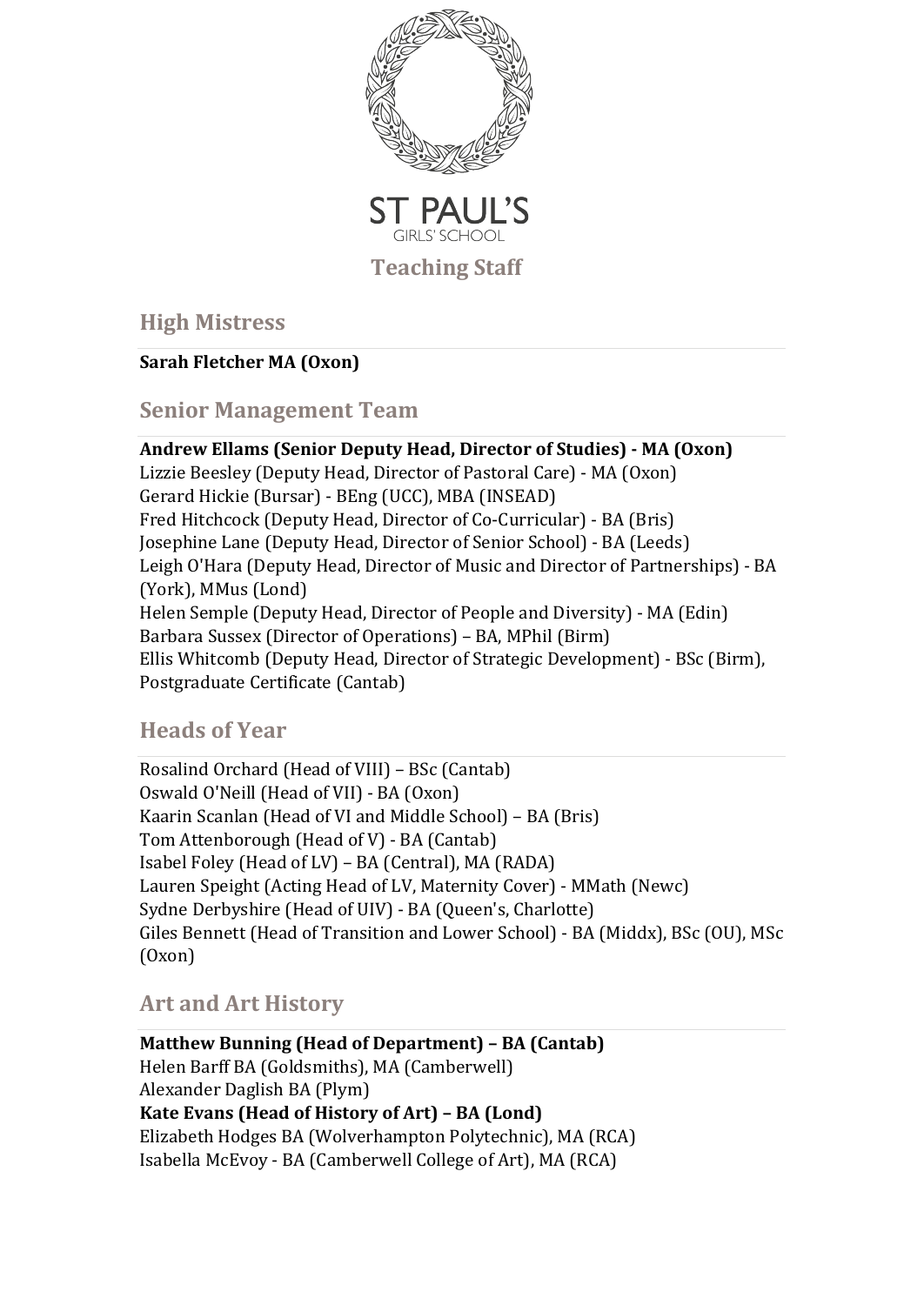

Nadege Meriau MA (RCA) Rosa Nguyen BA (Middlesex), MA (RCA) Sam Tierney MA (RCA) Barbara Wesolowska BA (UCL), MA (RCA)

# **Biology**

**Rosalind Orchard (Head of Department) – BSc (Cantab)** Kathryn Arblaster BA (Oxon), MSc, MPhil (Imp Lond), MSciEd (IOE Lond) Chloe Lallyett BSc (Glas) Nina Lau BSc (Lond), MEd (Cantab) Jo Moriarty MSc (Birm), PhD (R'dg) **Emma Payler-Lodge (Head of Science Department) – BSc (UCL)**

# **Chemistry**

**Marianna Doria MChem (Head of Department) - (Oxon), MSc (Imp Lond)** Sarah Bell BA (Cantab) Tom Dean MChem (Oxon) Jonathan Dho BA, MA (Oxon), MBA (Northwestern) Thomas Fox MChem (Dunelm)

# **Classics**

**Matthew McCullagh (Head of Department) - BA, MPhil, PhD (Cantab)** Wayne Barron BA (Cantab) Fred Hitchcock BA (Bris) Anna Holland MA, DPhil (Oxon) Jessamy Reynolds MA (St Andrews) Claire Suthren BA (Cantab)

# **Computer Science and Creative Technology**

**Melissa Bustamante-Jenke (Head of Department) - BSc, PGCE (Lond)** Spencer Buksh BSc (Lond), MA (IOE Lond) Jo Moran BA (Lond) Tony Morton FdA (Durham New), BSc (Leeds Metropolitan), MA (Birm) Robert Whittaker (Computer Science & Creative Technology Manager) - City & Guilds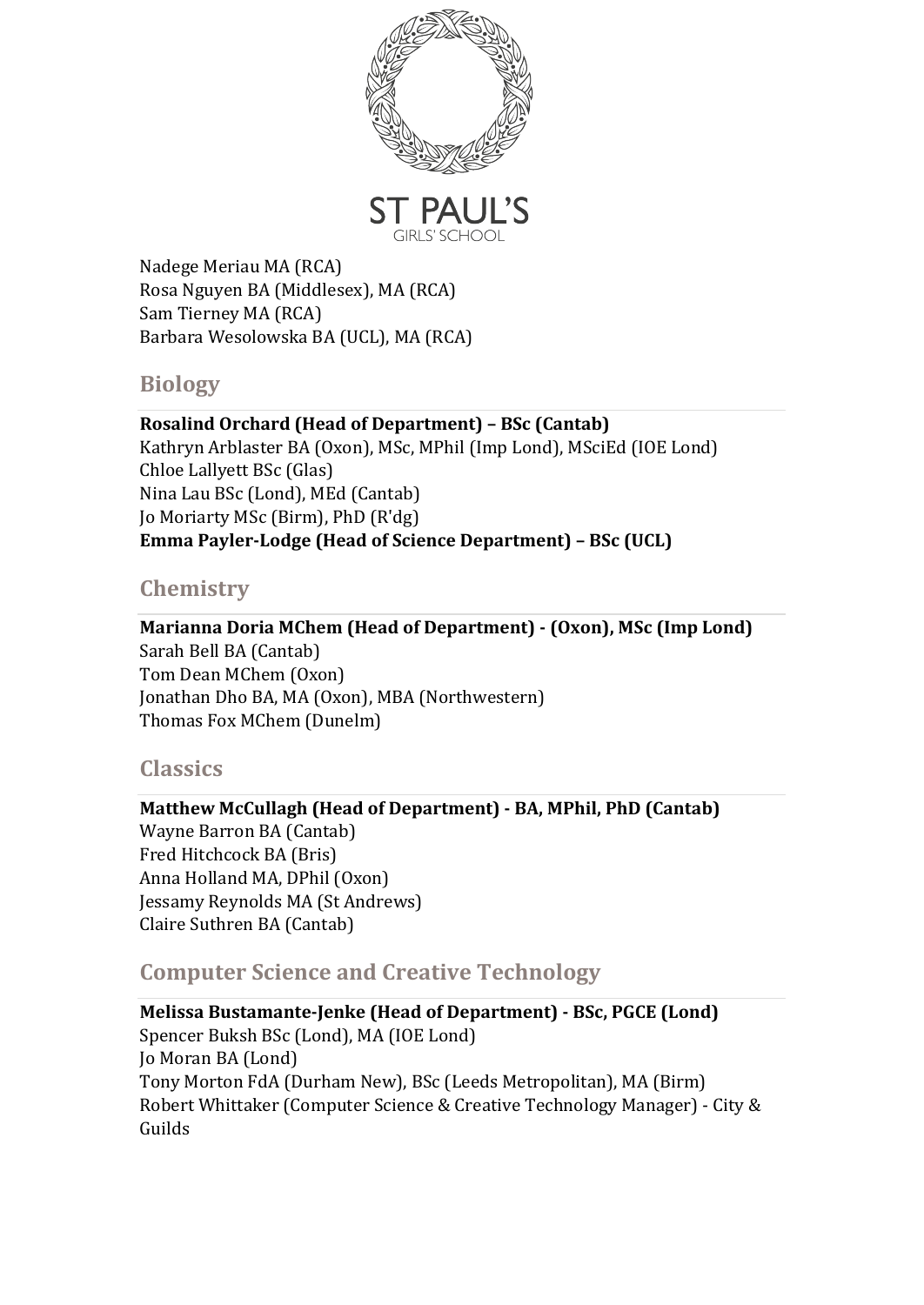

#### **Drama**

#### **Isabel Foley (Director of Drama) – BA (Central), MA (RADA) Sophie Boulton (Acting Director of Drama, Maternity Cover) - MA (Royal Central School of Speech and Drama)** Tom Attenborough BA (Cantab) Suzanne Debney BA (Rose Bruford) Faith Turner (Second in Department) – BA (York) Sophie Swithinbank (Drama Administrator) - BA (Suss), BA (Occidental), MA (Royal College of Speech and Drama) James Wakerell (Theatre Manager) – BA (Mountview Academy of Theatre Arts) Victoria Watkins BA (Lanc), PGCE (R'dg)

## **Economics**

**Anna Foster (Head of Department) – BA (Oxon)** Andrew Ellams MA (Oxon) **Nicholas Hazell (Acting Head of Department, Maternity Cover) - BA (Leeds), PGCE (Brighton)**

# **English**

## **Joanna Bratten (Head of Department) - BA (Steubenville), MLitt, PhD (St Andrews)**

Tom Attenborough BA (Cantab) Phoebe Dickerson BA, MPhil, PhD (Cantab) Michael Donkor BA (Oxon), MA (Lond) Emily Hardy BA (Cantab) Josephine Lane BA (Leeds) Jonathan Patrick MA, DPhil (Oxon) Julie Runacres MA (Cantab), MA (Lond) Sarah Wah MA (Leeds), DPhil (Cantab)

## **Geography**

## **Rhiannon Cogbill (Head of Department) – BA, MPhil (Cantab)**

Gillian Abbott MA (St Andrews) Elizabeth Armstrong BSc (Exon), MRes (Lanc) Rachel Chamberlin BSc (Dunelm) Jen Noble (Maternity Cover) - BSc (Middlesex), PGCE (Edinburgh) Kirsten Wilson BA (Oxon)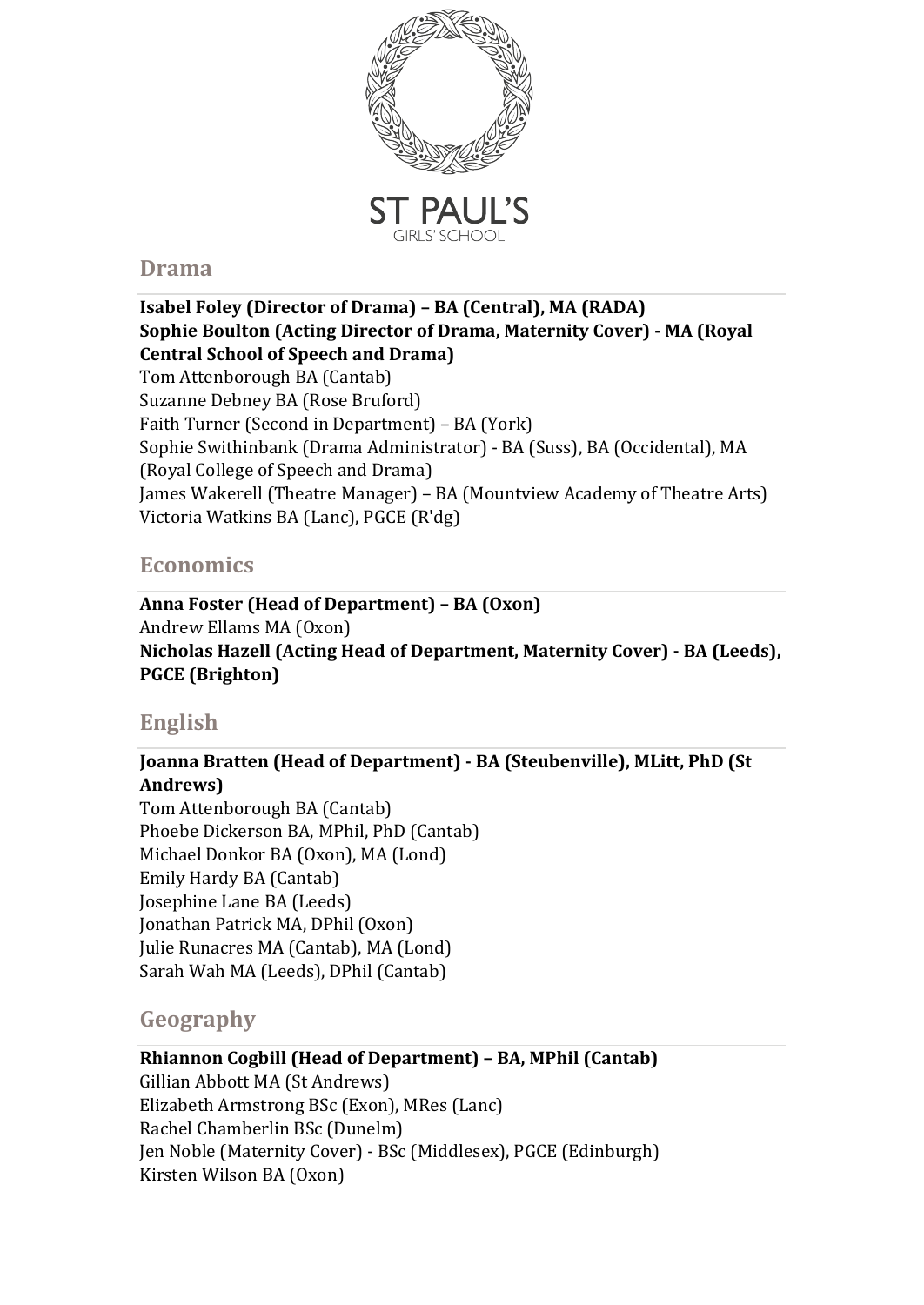

# **History and Politics**

**Rupert Try (Head of History Department) - MA, MSt (Oxon)** Siobhan Cooke MSc (Edin), PhD (UCL) Liza Coutts MA (Oxon), MA (Lond) Danu Fenton BA (Oxon), MA (Courtauld) Sarah Fletcher MA (Oxon) Sophie Harley-McKeown BA (Cantab) Oswald O'Neill BA (Oxon) **Thomas Peck (Head of Politics Department) - BA (Manc)** Kate Snook (Second in Department) – MA (St Andrews), MPhil (Cantab)

# **Mathematics**

#### **Damon Vosper Singleton (Head of Department) – MMath (Oxon), PhD (Lond)**

Mohammed Baig (Maternity Cover) - BSc, MSc (Lond) Paola Bianchi MEng (Cagliari) Allyn Blake (Second in Department) – BSc (Imp Lond) Spencer Buksh BSc (Lond), MA (IOE Lond) Ian Crane BSc (Dunelm) Gill D'Lima BSc (St Andrews), MA (Manc) Nicola Doble BA (Oxon), MSc (Bath) Charlie Harrow BA, MA (Oxon), PGCE (Cantab) Dipesh Patel BSc (Bris) Russell Pointin BSc (Bath) Alexandra Shamloll MA, MMath (Cantab) Lauren Speight MMath (Newc)

## **Modern Languages**

**Mary Wenham (Head of Department) – BA (Oxon), MA (UCL)** Christelle Aguillon-Williams (Maternity Cover) - MA (University of Poitiers) Julia Barron MA (Manc), PhD (Manc) Sandra Barth BA (Martin Luther-Universtaet Halle-Wittenberg) Birgit Cassens (Lead Teacher of German) - MA (Christian Albrechts Universitaet Kiel Marjorie Delage (Deputy Head of Languages) - BA (Limoges) Alice Dvorakova PGDip (Drama Studio London) Kate Frank BA, MA (Lond)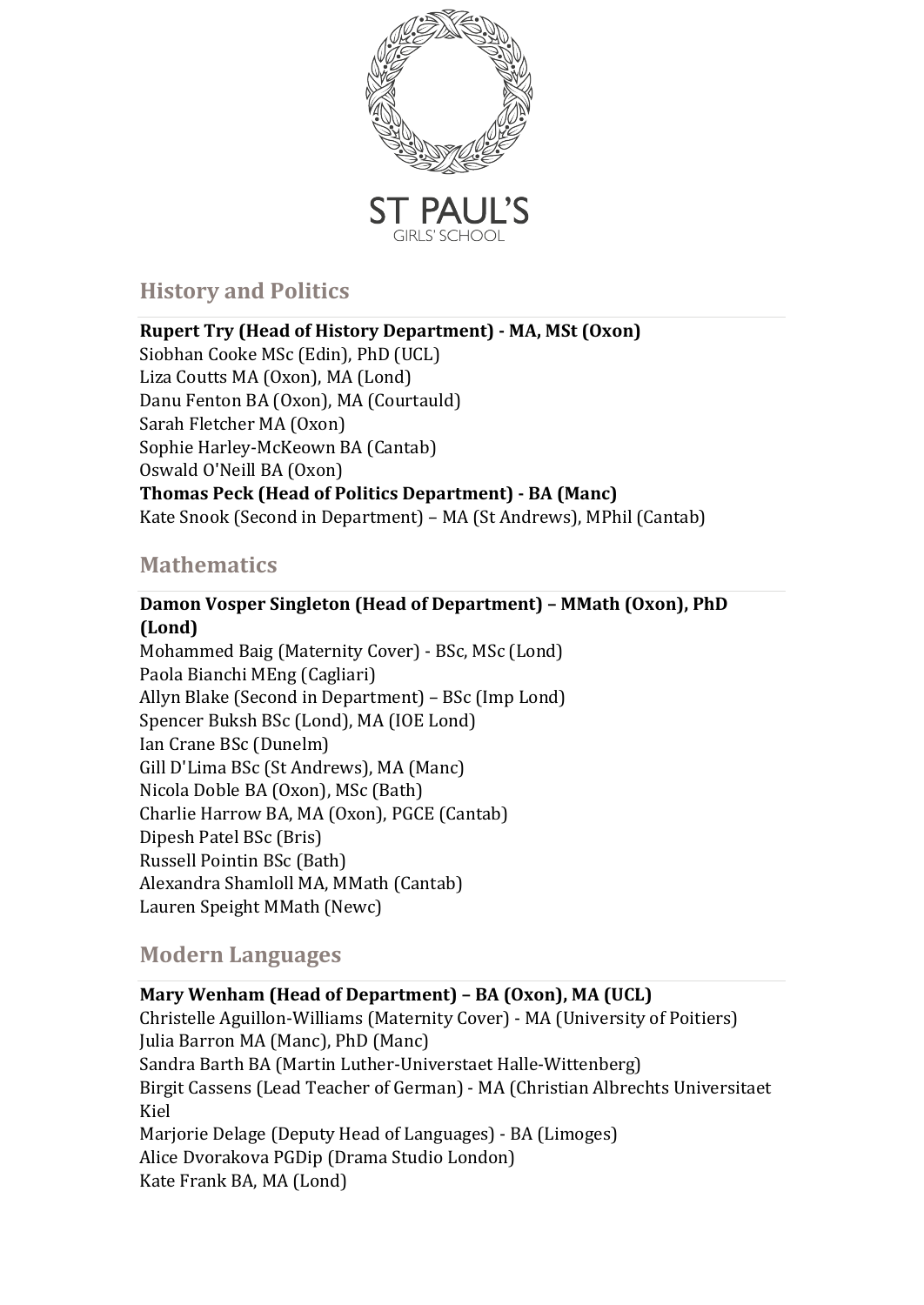

Penélope García-Rodríguez (Lead Teacher of Spanish) - BA (Oviedo), MA (Lond) Manuela Knight (Lead Teacher of Italian) - BA (Milan) Hsiang-Ju Lin BA (Soochow), MA (Lond) Paula Mahoney-Velez MA (Cordoba) Silvana Marconini BA (Turin) Maria Mateos Gonzalez BA, MA (Salamanca) Hélène May MA agrégation (Sorbonne) Irina Ninnis (Lead Teacher of Russian) - BA (Moscow and Lond) Alexandros Perdikis (Lead Teacher of French) - MA (University Lumiere France) Holly Shao BSc (Hunan), MA (Sheff) Jessica Tipton BA (Bris), MA (Lond), PGDip (St Petersburg & RAM), PhD (Bris) Jane Zeng (Lead Teacher of Chinese) - BSc, MCSE (South China)

#### **Music**

**Leigh O'Hara (Director of Music) – BA (York), MMus (London)** Matthew Dickinson BA (Nott), GSMD Bernard Hughes (Composer-in-Residence) - MA (Oxon), MMus, PhD (Lond) Tony Morton FdA (Durham New), BSc (Leeds Metropolitan), MA (Birm) **Roger Paul (Head of Academic Music) - BA (Norwich), ARCO** Heidi Pegler (Deputy Director of Music) – BA (Cardiff), FTCL Hilary Sturt AGSM, ARCM Alexis White BMus (RNCM), MMus (Eastman School of Music, NY)

# **Physical Education**

**Gillian MacMillan (Director of Sport) – BSc (Nott Trent)** Jessica Basch BA, MA (Eastern) Phoebe Cadogan BTEC (Lough) Richard Clarke BSc (Brun) Charlotte Collins (Netball Specialist) - BSc (Lough), PGCE (Notts) Sydne Derbyshire BA (Queen's, Charlotte) Megan Folley BA (Edin) Claire Halliday BA (Roger Williams) Helen Hancock BSc (Lough) Michael Hennessy Kaarin Scanlan BA (Bris)

#### **Physics**

**Agniete Geras (Head of Department) - BA (Oxon)**